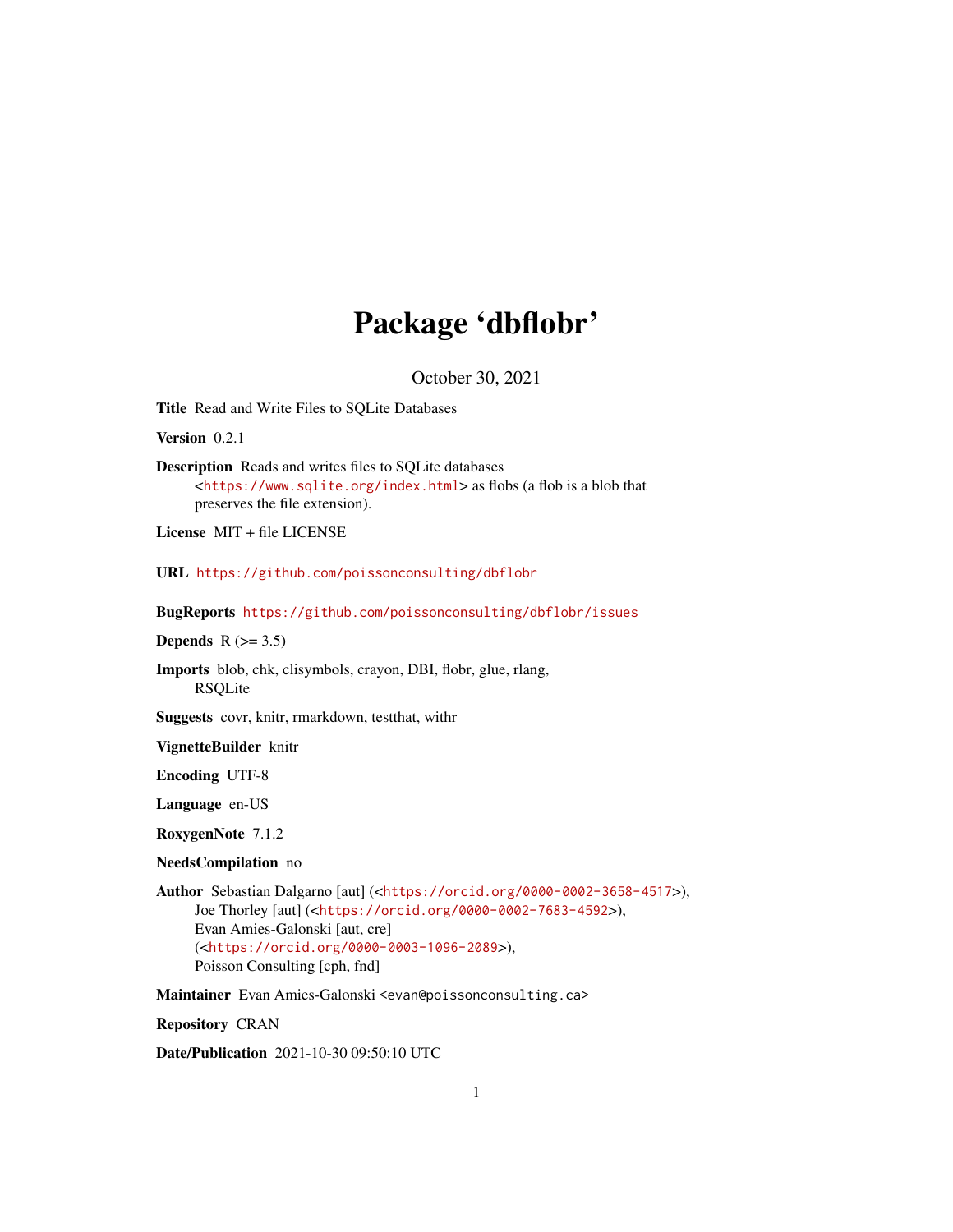### <span id="page-1-0"></span>R topics documented:

| Index |  |
|-------|--|

add\_blob\_column *Add blob column*

#### Description

Add named empty blob column to SQLite database

#### Usage

add\_blob\_column(column\_name, table\_name, conn)

#### Arguments

| column name | A string of the name of the BLOB column.    |
|-------------|---------------------------------------------|
| table name  | A string of the name of the existing table. |
| conn        | A SQLite connection object.                 |

#### Value

Modified SQLite database.

#### Examples

```
conn <- DBI::dbConnect(RSQLite::SQLite(), ":memory:")
DBI::dbWriteTable(conn, "Table1", data.frame(IntColumn = c(1L, 2L)))
DBI::dbReadTable(conn, "Table1")
add_blob_column("BlobColumn", "Table1", conn)
DBI::dbReadTable(conn, "Table1")
DBI::dbDisconnect(conn)
```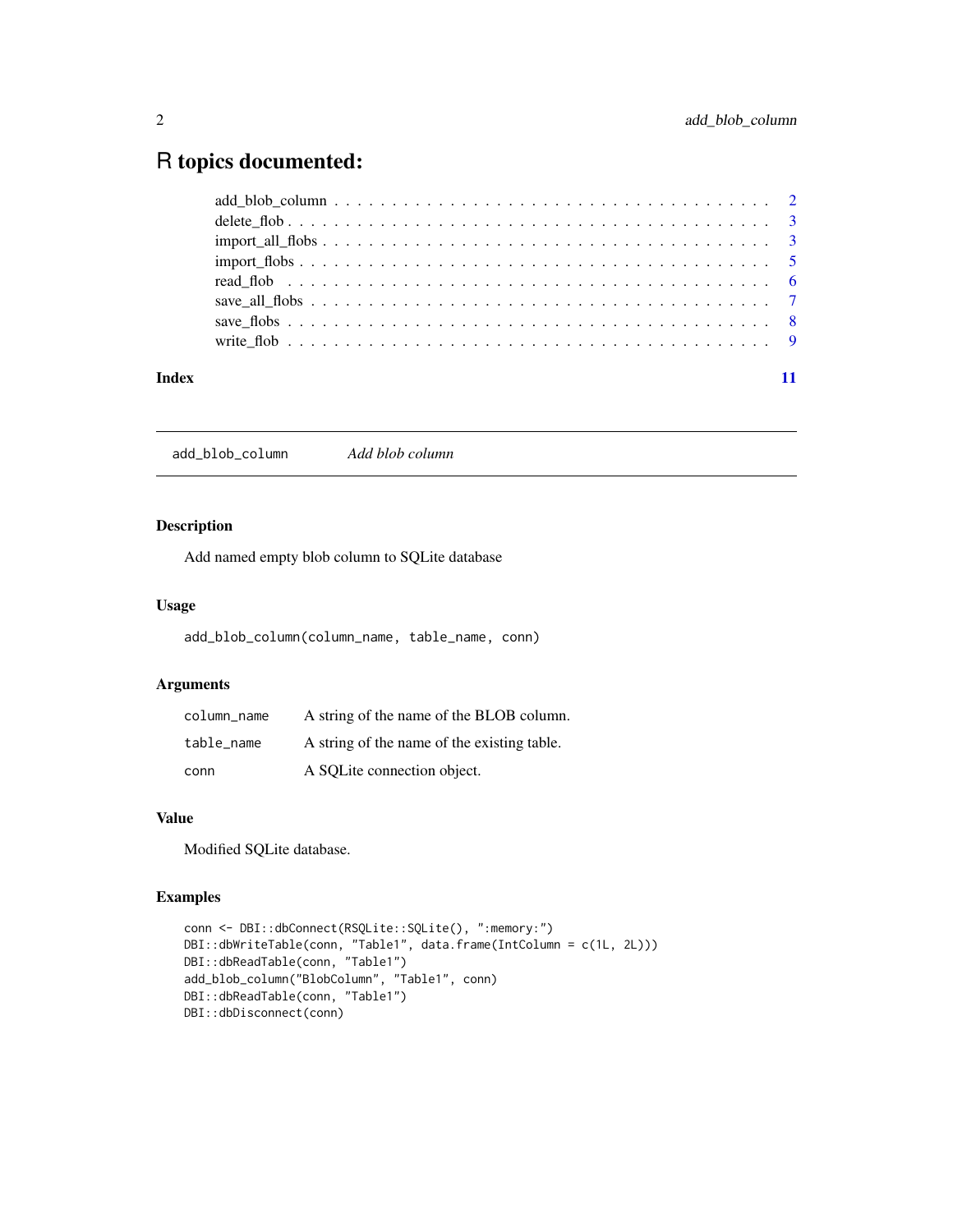<span id="page-2-0"></span>delete\_flob *Delete flob*

#### Description

Delete a flob from a SQLite database.

#### Usage

delete\_flob(column\_name, table\_name, key, conn)

#### Arguments

| column_name | A string of the name of the BLOB column.                                                                                                                                                                  |
|-------------|-----------------------------------------------------------------------------------------------------------------------------------------------------------------------------------------------------------|
| table_name  | A string of the name of the existing table.                                                                                                                                                               |
| key         | A data frame whose columns and values are used to filter the table to a single<br>row (this in combination with the column name argument are used to target a<br>single cell within the table to modify). |
| conn        | A SQLite connection object.                                                                                                                                                                               |

#### Value

An invisible copy of the deleted flob.

#### Examples

```
flob <- flobr::flob_obj
conn <- DBI::dbConnect(RSQLite::SQLite(), ":memory:")
DBI::dbWriteTable(conn, "Table1", data.frame(IntColumn = c(1L, 2L)))
key <- data.frame(IntColumn = 2L)
write_flob(flob, "BlobColumn", "Table1", key, conn, exists = FALSE)
DBI::dbReadTable(conn, "Table1")
delete_flob("BlobColumn", "Table1", key, conn)
DBI::dbReadTable(conn, "Table1")
DBI::dbDisconnect(conn)
```
import\_all\_flobs *Import all flobs.*

#### Description

Import [flob](#page-0-0)s to SQLite database from directory. Table and column names are matched to directory names within main directory. Values in file names are matched to table primary key to determine where to write flob.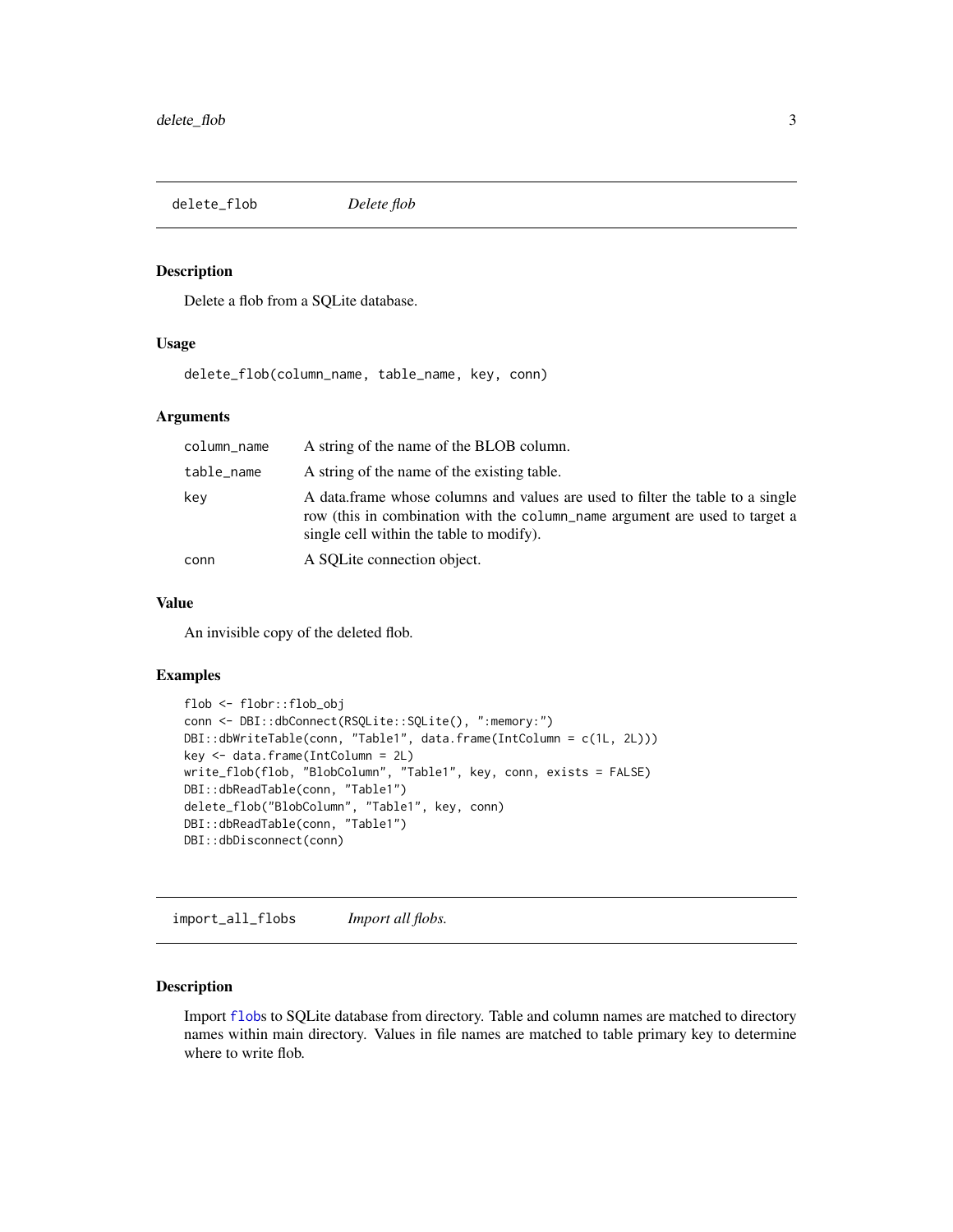#### Usage

```
import_all_flobs(
 conn,
 \text{dir} = "."sep = "-----".pattern = ".*",
 sub = FALSE,exists = FALSE,
 replace = FALSE
)
```
#### Arguments

| conn    | A SQLite connection object.                                                                                                                                                                                                                                                                                                                                                                                                                                                   |
|---------|-------------------------------------------------------------------------------------------------------------------------------------------------------------------------------------------------------------------------------------------------------------------------------------------------------------------------------------------------------------------------------------------------------------------------------------------------------------------------------|
| dir     | A string of the path to the directory to import the files from. Files need to<br>be within nested folders like 'table1/column1/a.csv'. This structure is created<br>automatically if save_all_flobs() function is used.                                                                                                                                                                                                                                                       |
| sep     | A string of the separator between values in file names.                                                                                                                                                                                                                                                                                                                                                                                                                       |
| pattern | A regular expression specifying the pattern file names must match.                                                                                                                                                                                                                                                                                                                                                                                                            |
| sub     | A logical scalar specifying whether to import flobs based on their filename (sub<br>$=$ FALSE) or the name of their subdirectory (sub $=$ TRUE) which must only<br>contain 1 file. If $sub = NA$ and replace $= TRUE$ then the names of the subdirec-<br>tories are used irrespective of whether they include files and existing flobs are<br>deleted if the corresponding subdirectory is empty. If $sub = TRUE$ or $sub = NA$<br>then recursion is just one subfolder deep. |
| exists  | A logical scalar specifying whether the column must (TRUE) or mustn't (FALSE)<br>already exist or whether it doesn't matter (NA). IF FALSE, a new BLOB column<br>is created.                                                                                                                                                                                                                                                                                                  |
| replace | A flag indicating whether to replace existing flobs (TRUE) or not (FALSE).                                                                                                                                                                                                                                                                                                                                                                                                    |
|         |                                                                                                                                                                                                                                                                                                                                                                                                                                                                               |

#### Value

An invisible named list indicating directory path, file names and whether files were successfully written to database.

#### Examples

```
conn <- DBI::dbConnect(RSQLite::SQLite(), ":memory:")
DBI::dbGetQuery(conn, "CREATE TABLE Table1 (CharColumn TEXT PRIMARY KEY NOT NULL)")
DBI::dbWriteTable(conn, "Table1", data.frame(CharColumn = c("a", "b")), append = TRUE)
flob <- flobr::flob_obj
write_flob(flob, "BlobColumn", "Table1", data.frame(CharColumn = "a"), conn)
dir <- file.path(tempdir(), "import_all")
save_all_flobs(conn = conn, dir = dir)
import_all_flobs(conn, dir, exists = TRUE, replace = TRUE)
DBI::dbDisconnect(conn)
```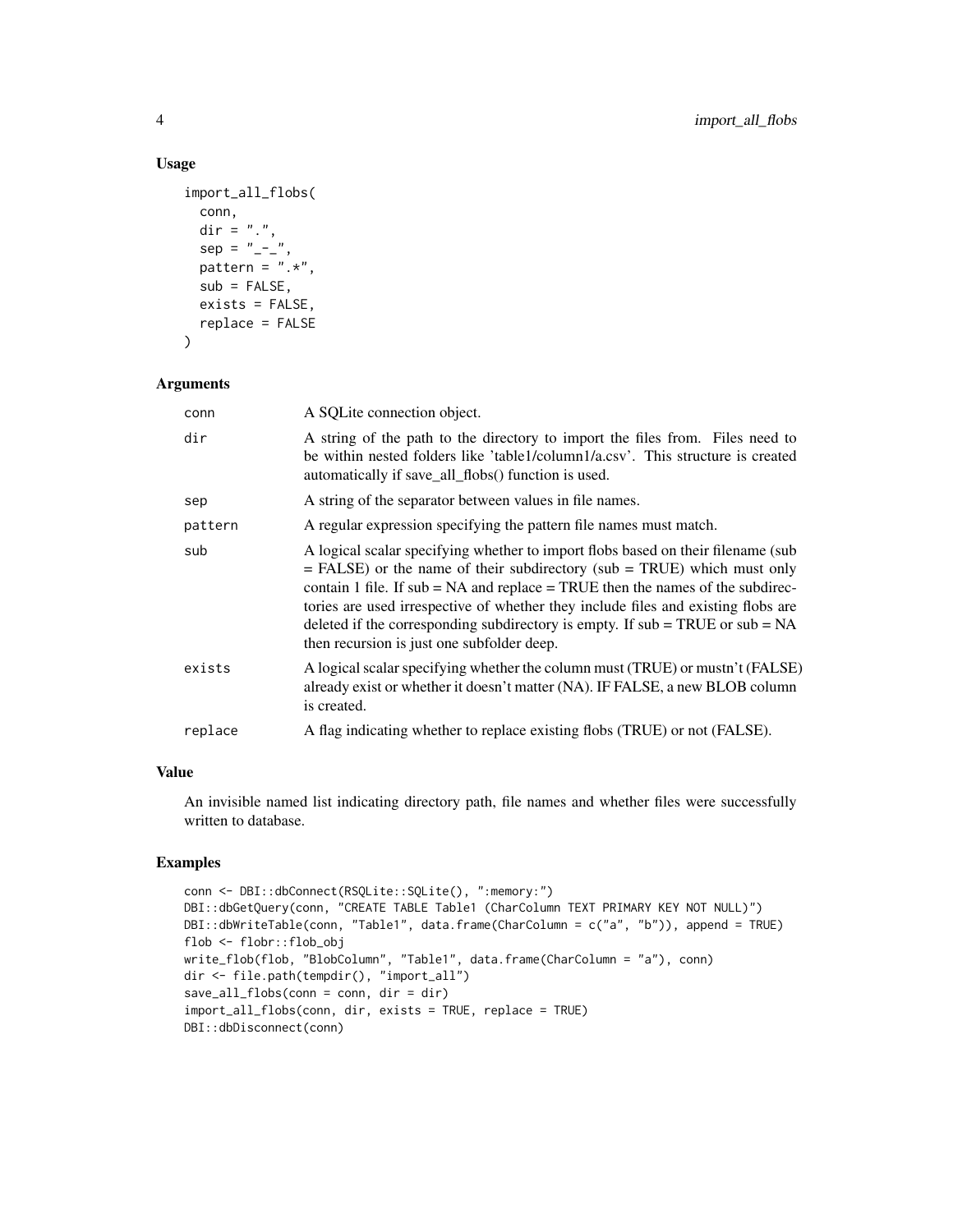<span id="page-4-0"></span>import\_flobs *Import flobs.*

#### Description

Import [flob](#page-0-0)s to SQLite database column from directory. Values in file name are matched to table primary key to determine where to write flob.

#### Usage

```
import_flobs(
 column_name,
 table_name,
 conn,
 dir = ".".sep = " - -".pattern = ".*",sub = FALSE,exists = FALSE,
 recursive = FALSE,
  replace = FALSE
)
```
#### Arguments

| column_name | A string of the name of the BLOB column.                                                                                                                                                                                                                                                                                                                                                                                                                                      |
|-------------|-------------------------------------------------------------------------------------------------------------------------------------------------------------------------------------------------------------------------------------------------------------------------------------------------------------------------------------------------------------------------------------------------------------------------------------------------------------------------------|
| table_name  | A string of the name of the existing table.                                                                                                                                                                                                                                                                                                                                                                                                                                   |
| conn        | A SQLite connection object.                                                                                                                                                                                                                                                                                                                                                                                                                                                   |
| dir         | A string of the path to the directory to import files from.                                                                                                                                                                                                                                                                                                                                                                                                                   |
| sep         | A string of the separator between values in file names.                                                                                                                                                                                                                                                                                                                                                                                                                       |
| pattern     | A regular expression specifying the pattern file names must match.                                                                                                                                                                                                                                                                                                                                                                                                            |
| sub         | A logical scalar specifying whether to import flobs based on their filename (sub<br>$=$ FALSE) or the name of their subdirectory (sub $=$ TRUE) which must only<br>contain 1 file. If $sub = NA$ and replace $= TRUE$ then the names of the subdirec-<br>tories are used irrespective of whether they include files and existing flobs are<br>deleted if the corresponding subdirectory is empty. If $sub = TRUE$ or $sub = NA$<br>then recursion is just one subfolder deep. |
| exists      | A logical scalar specifying whether the column must (TRUE) or mustn't (FALSE)<br>already exist or whether it doesn't matter (NA). IF FALSE, a new BLOB column<br>is created.                                                                                                                                                                                                                                                                                                  |
| recursive   | A flag indicating whether to recurse into file directory (TRUE) or not (FALSE).                                                                                                                                                                                                                                                                                                                                                                                               |
| replace     | A flag indicating whether to replace existing flobs (TRUE) or not (FALSE).                                                                                                                                                                                                                                                                                                                                                                                                    |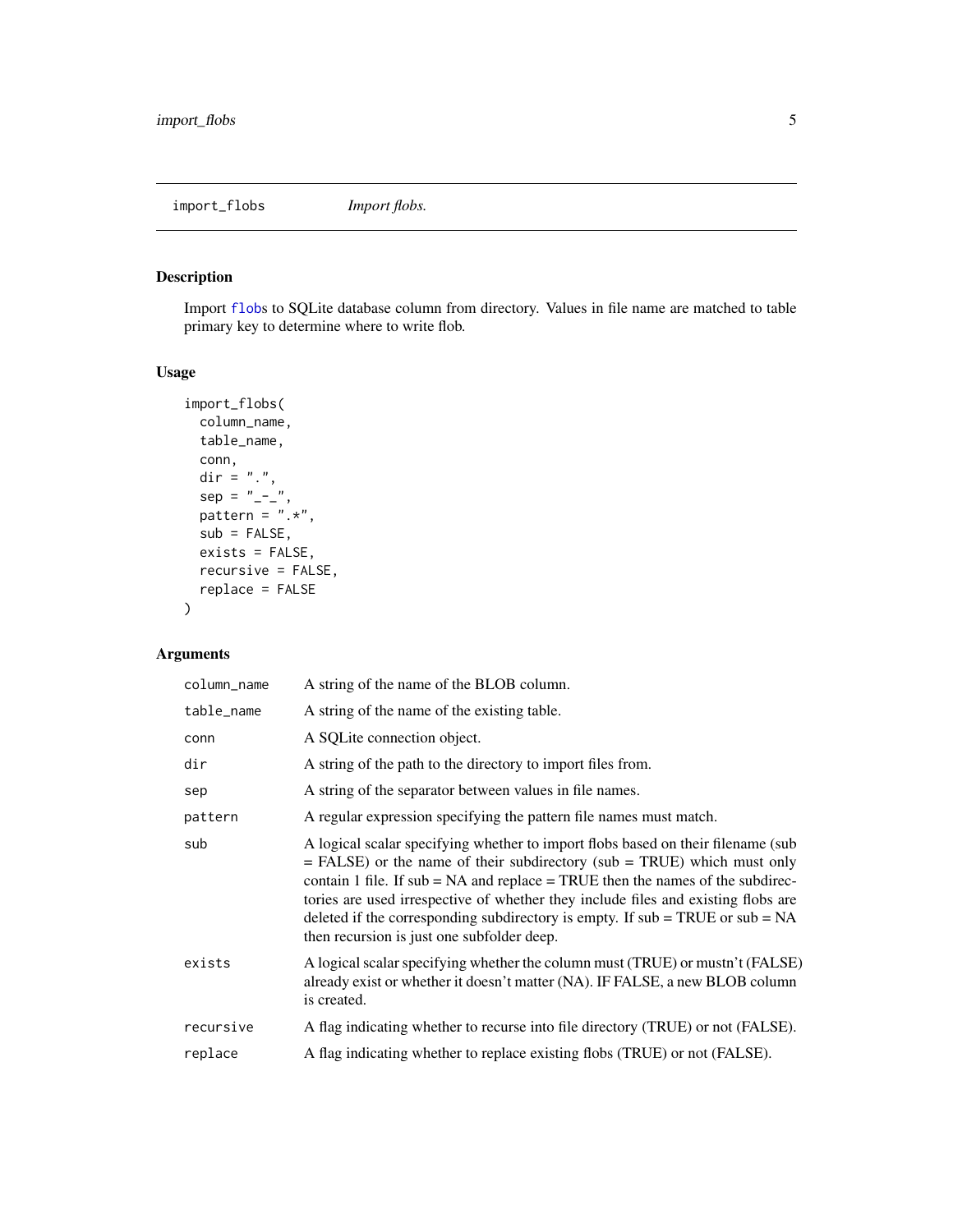#### <span id="page-5-0"></span>Value

An invisible named vector indicating file name and whether the file was successfully written to database.

#### Examples

```
conn <- DBI::dbConnect(RSQLite::SQLite(), ":memory:")
DBI::dbGetQuery(conn, "CREATE TABLE Table1 (CharColumn TEXT PRIMARY KEY NOT NULL)")
DBI::dbWriteTable(conn, "Table1", data.frame(CharColumn = c("a", "b")), append = TRUE)
key <- data.frame(CharColumn = "a", stringsAsFactors = FALSE)[0,,drop = FALSE]
dir <- tempdir()
write.csv(key, file.path(dir, "a.csv"))
import_flobs("BlobColumn", "Table1", conn, dir)
DBI::dbDisconnect(conn)
```
read\_flob *Read flob*

#### Description

Read a [flob](#page-0-0) from a SQLite database.

#### Usage

```
read_flob(column_name, table_name, key, conn, slob = FALSE)
```
#### Arguments

| column_name | A string of the name of the BLOB column.                                                                                                                                                                  |
|-------------|-----------------------------------------------------------------------------------------------------------------------------------------------------------------------------------------------------------|
| table_name  | A string of the name of the existing table.                                                                                                                                                               |
| key         | A data frame whose columns and values are used to filter the table to a single<br>row (this in combination with the column_name argument are used to target a<br>single cell within the table to modify). |
| conn        | A SOLite connection object.                                                                                                                                                                               |
| slob        | A logical scalar specifying whether to process as slobs (serialized blobs) instead<br>of flobs. If NA, the function will adapt accordingly.                                                               |

#### Value

A flob or blob.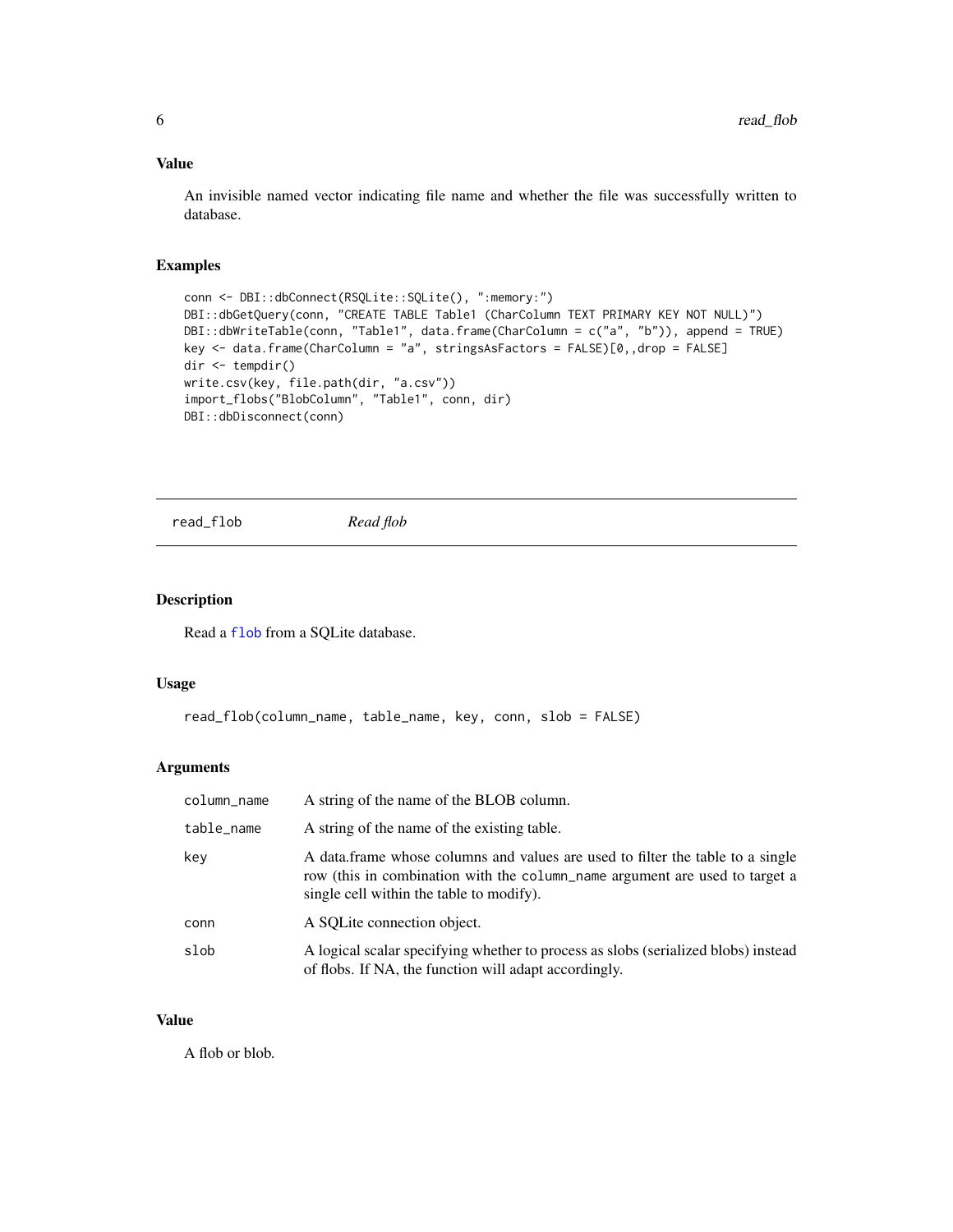<span id="page-6-0"></span>save\_all\_flobs 7

#### Examples

```
flob <- flobr::flob_obj
conn <- DBI::dbConnect(RSQLite::SQLite(), ":memory:")
DBI::dbWriteTable(conn, "Table1", data.frame(IntColumn = c(1L, 2L)))
key <- data.frame(IntColumn = 2L)
write_flob(flob, "BlobColumn", "Table1", key, conn, exists = FALSE)
read_flob("BlobColumn", "Table1", key, conn)
DBI::dbDisconnect(conn)
```
save\_all\_flobs *Save all flobs.*

#### Description

Rename [flob](#page-0-0)s from a SQLite database and save to directory.

#### Usage

```
save_all_flobs(
  table_name = NULL,
  conn,
  \text{dir} = "."sep = "-----".sub = FALSE,
  replace = FALSE,
  geometry = FALSE
)
```
#### Arguments

| table_name | A vector of character strings indicating names of tables to save flobs from. By<br>default all tables are included.                                                                                                                                   |
|------------|-------------------------------------------------------------------------------------------------------------------------------------------------------------------------------------------------------------------------------------------------------|
| conn       | A SOLite connection object.                                                                                                                                                                                                                           |
| dir        | A string of the path to the directory to save the files in.                                                                                                                                                                                           |
| sep        | A string of the separator used to construct file names from values.                                                                                                                                                                                   |
| sub        | A logical scalar specifying whether to save all existing files in a subdirectory of<br>the same name (sub = TRUE) or all possible files in a subdirectory of the same<br>name (sub = $NA$ ) or not nest files within a subdirectory (sub = $FALSE$ ). |
| replace    | A flag specifying whether to replace existing files. If $sub = TRUE$ (or $sub = NA$ )<br>and replace = TRUE then all existing files within a subdirectory are deleted.                                                                                |
| geometry   | A flag specifying whether to search columns named geometry for flobs.                                                                                                                                                                                 |

#### Value

An invisible named list of named vectors of the file names and new file names saved.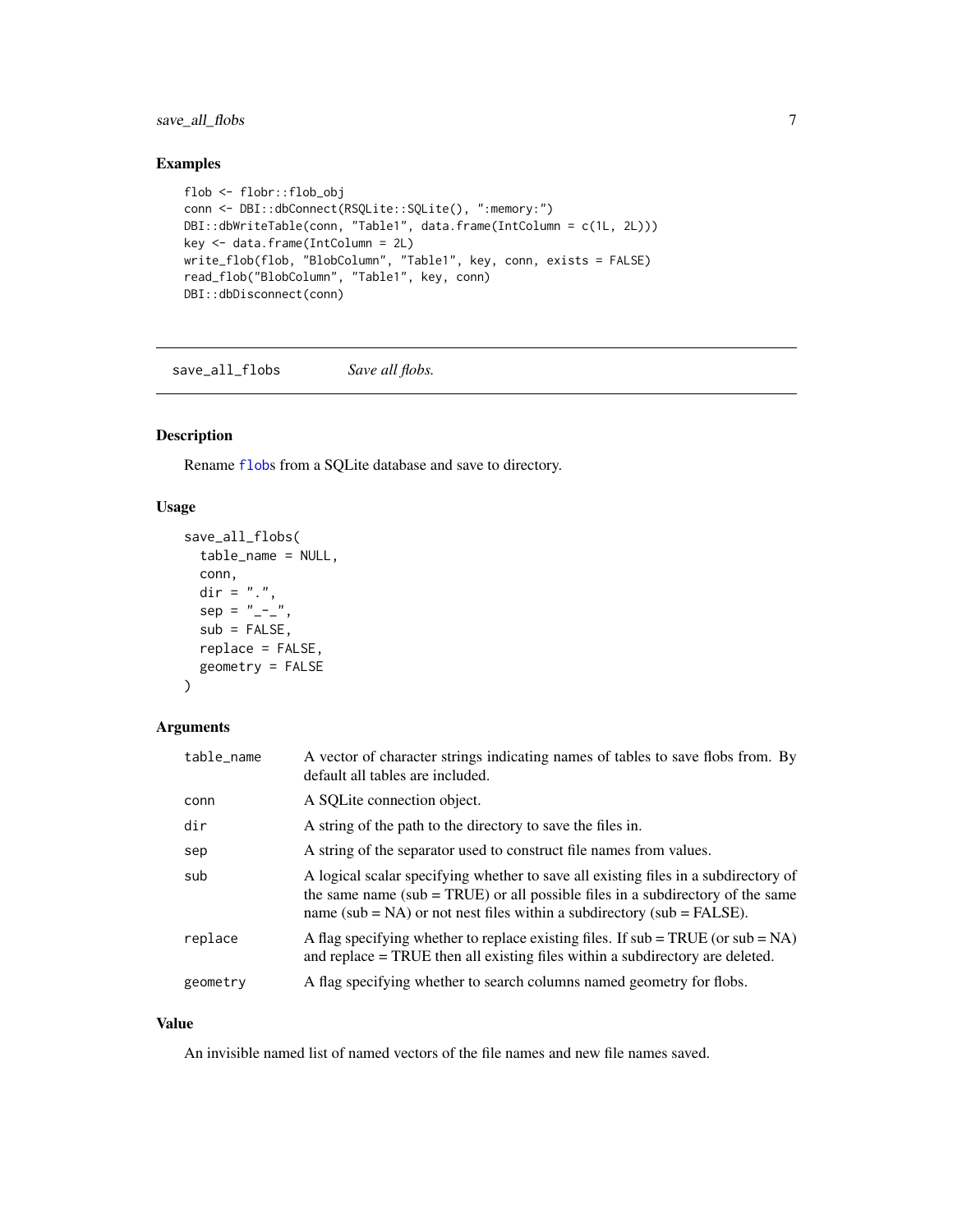#### Examples

```
flob <- flobr::flob_obj
conn <- DBI::dbConnect(RSQLite::SQLite(), ":memory:")
DBI::dbGetQuery(conn, "CREATE TABLE Table1 (IntColumn INTEGER PRIMARY KEY NOT NULL)")
DBI::dbWriteTable(conn, "Table1", data.frame(IntColumn = c(1L, 2L)), append = TRUE)
key <- data.frame(IntColumn = 2L)
write_flob(flob, "BlobColumn", "Table1", key, conn, exists = FALSE)
dir <- tempdir()
save_all_flobs(conn = conn, dir = dir)
DBI::dbDisconnect(conn)
```
save\_flobs *Save flobs.* 

#### Description

Rename [flob](#page-0-0)s from a SQLite database BLOB column and save to directory.

#### Usage

```
save_flobs(
  column_name,
  table_name,
  conn,
  \text{dir} = "."sep = "-----".sub = FALSE,replace = FALSE,
  slob_ext = NULL
)
```
#### Arguments

| column_name | A string of the name of the BLOB column.                                                                                                                                                                                                              |
|-------------|-------------------------------------------------------------------------------------------------------------------------------------------------------------------------------------------------------------------------------------------------------|
| table_name  | A string of the name of the existing table.                                                                                                                                                                                                           |
| conn        | A SQLite connection object.                                                                                                                                                                                                                           |
| dir         | A string of the path to the directory to save the files in.                                                                                                                                                                                           |
| sep         | A string of the separator used to construct file names from values.                                                                                                                                                                                   |
| sub         | A logical scalar specifying whether to save all existing files in a subdirectory of<br>the same name (sub = TRUE) or all possible files in a subdirectory of the same<br>name (sub = $NA$ ) or not nest files within a subdirectory (sub = $FALSE$ ). |
| replace     | A flag specifying whether to replace existing files. If $sub = TRUE$ (or $sub = NA$ )<br>and replace = TRUE then all existing files within a subdirectory are deleted.                                                                                |
| slob ext    | A string of the file extension to use if slobs (serialized blobs) are encountered.<br>If slob $ext = NULL$ slobs will be ignored.                                                                                                                     |

<span id="page-7-0"></span>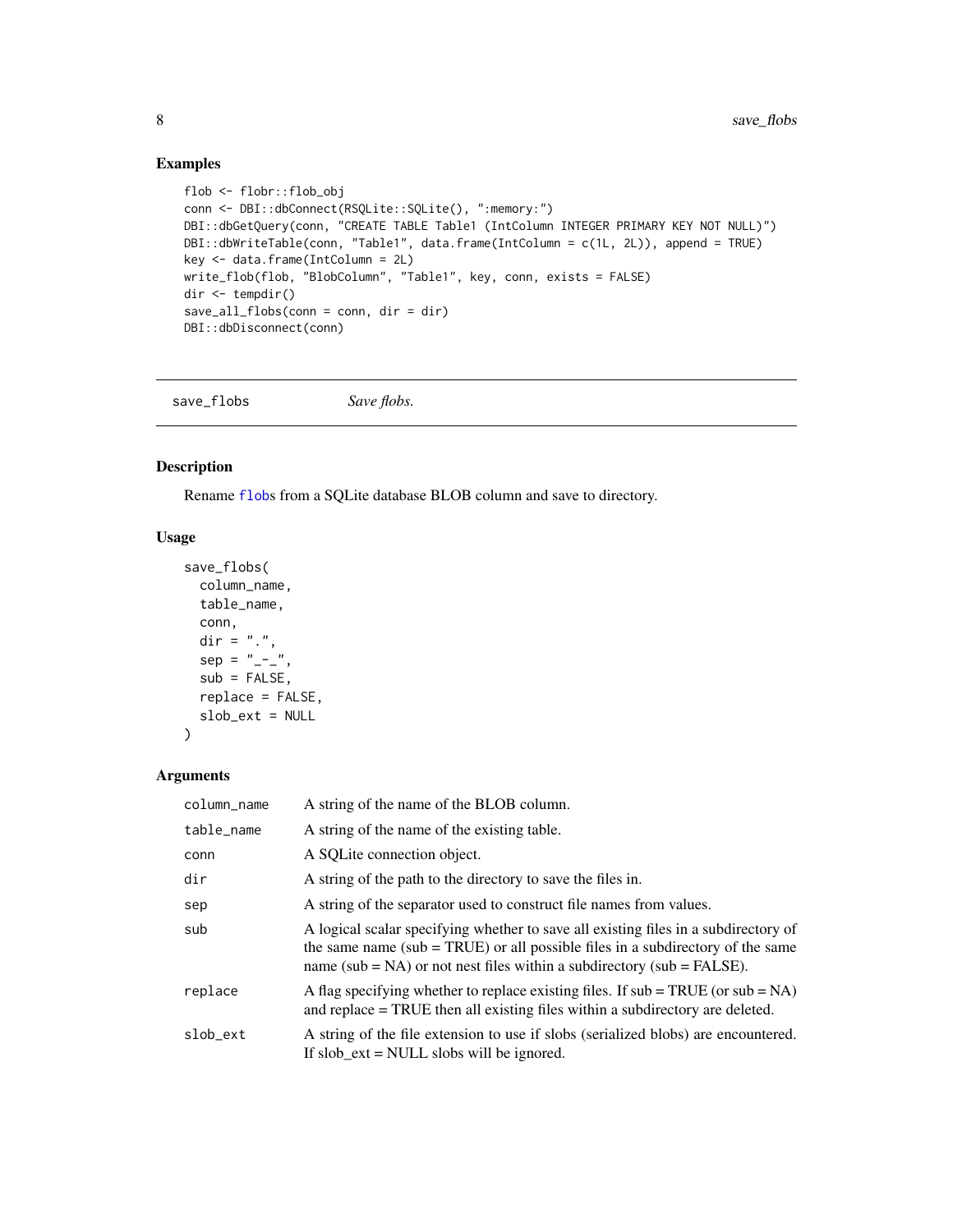#### <span id="page-8-0"></span>write\_flob 9

#### Value

An invisible named vector of the file names and new file names saved.

#### Examples

```
flob <- flobr::flob_obj
conn <- DBI::dbConnect(RSQLite::SQLite(), ":memory:")
DBI::dbGetQuery(conn, "CREATE TABLE Table1 (IntColumn INTEGER PRIMARY KEY NOT NULL)")
DBI::dbWriteTable(conn, "Table1", data.frame(IntColumn = c(1L, 2L)), append = TRUE)
key <- data.frame(IntColumn = 2L)
write_flob(flob, "BlobColumn", "Table1", key, conn, exists = FALSE)
dir <- tempdir()
save_flobs("BlobColumn", "Table1", conn, dir)
DBI::dbDisconnect(conn)
```
write\_flob *Write flob*

#### Description

Write a [flob](#page-0-0) to a SQLite database.

#### Usage

```
write_flob(flob, column_name, table_name, key, conn, exists = NA)
```
#### Arguments

| flob        | A flob.                                                                                                                                                                                                   |
|-------------|-----------------------------------------------------------------------------------------------------------------------------------------------------------------------------------------------------------|
| column_name | A string of the name of the BLOB column.                                                                                                                                                                  |
| table_name  | A string of the name of the existing table.                                                                                                                                                               |
| key         | A data frame whose columns and values are used to filter the table to a single<br>row (this in combination with the column name argument are used to target a<br>single cell within the table to modify). |
| conn        | A SOLite connection object.                                                                                                                                                                               |
| exists      | A logical scalar specifying whether the column must (TRUE) or mustn't (FALSE)<br>already exist or whether it doesn't matter (NA). IF FALSE, a new BLOB column<br>is created.                              |

#### Value

An invisible copy of flob.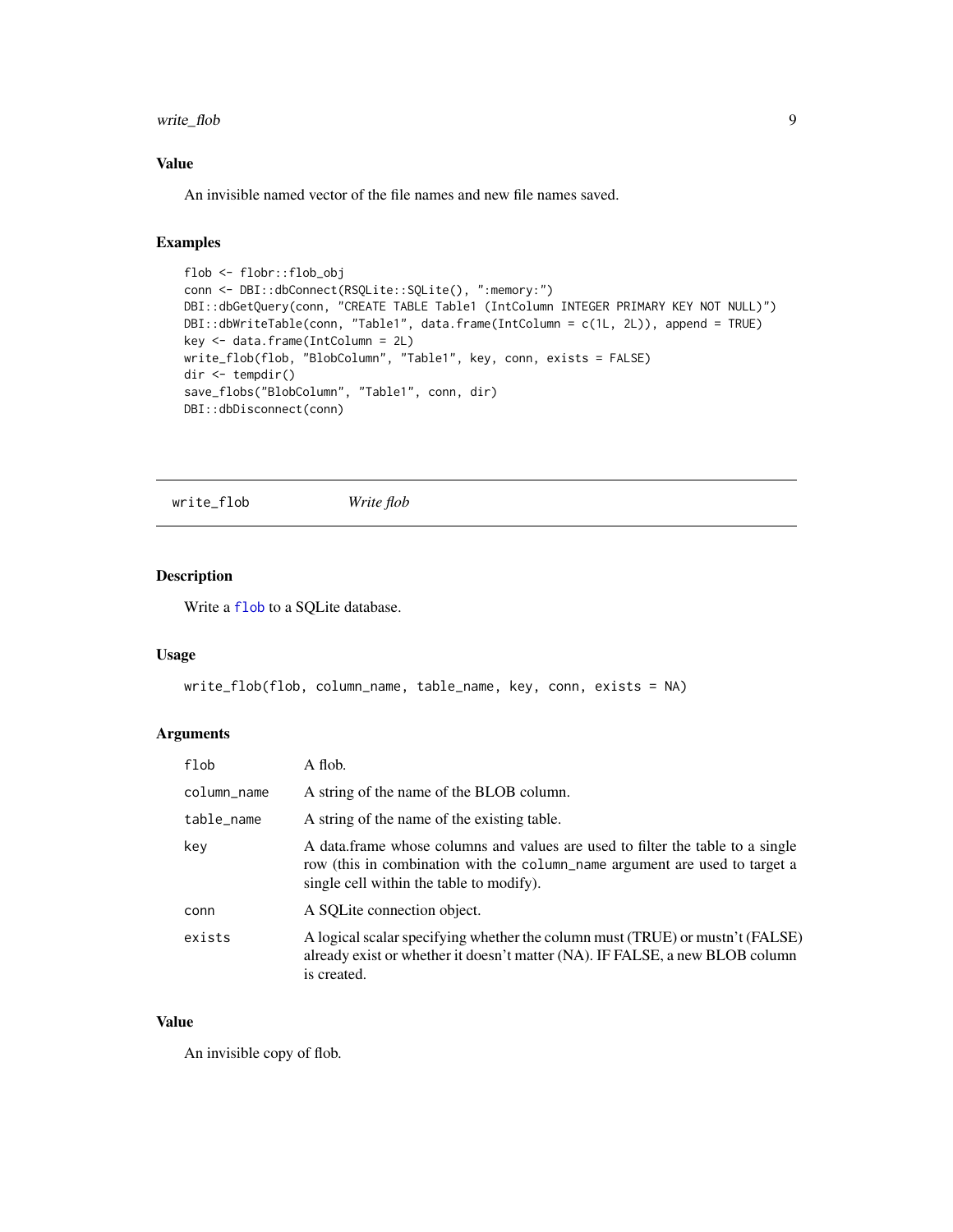#### Examples

```
flob <- flobr::flob_obj
conn <- DBI::dbConnect(RSQLite::SQLite(), ":memory:")
DBI::dbWriteTable(conn, "Table1", data.frame(IntColumn = c(1L, 2L)))
DBI::dbReadTable(conn, "Table1")
key <- data.frame(IntColumn = 2L)
write_flob(flob, "BlobColumn", "Table1", key, conn, exists = FALSE)
DBI::dbReadTable(conn, "Table1")
DBI::dbDisconnect(conn)
```